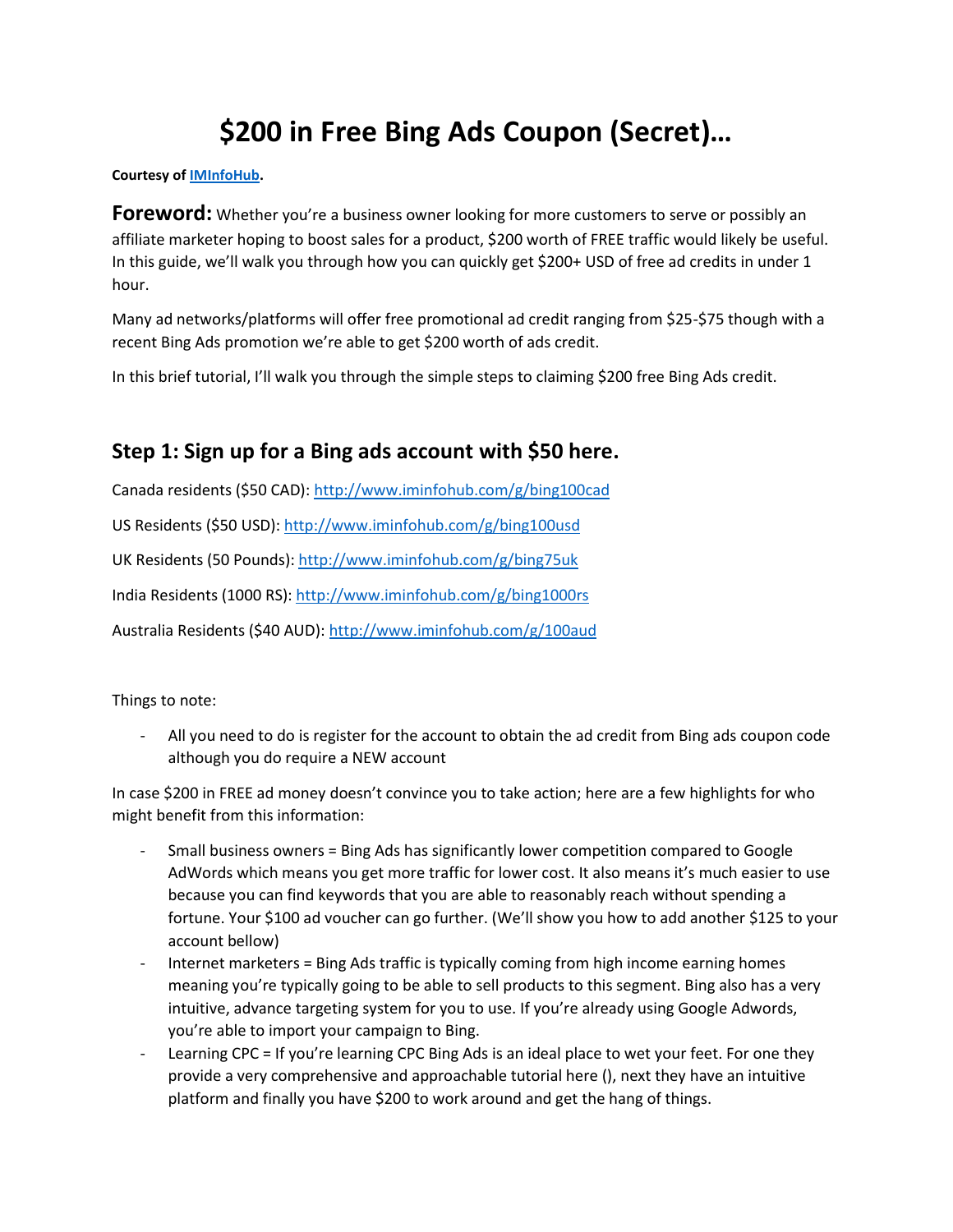# **Step 2: Sign up for GoDaddy \$1 hosting for another \$100 ad credit**

Godaddy is having a web hosting promotion which is the cheapest I've seen with 10 years in web hosting. The promotion entails \$1/month which is an 87% savings. We're not really interested with that per-say, what we want is the \$100 Bing ads voucher you get from signing up.

You get \$100 in Bing Ads, \$75 in Google Adwords, and \$50 in Facebook Ads regardless of whether you get their hosting for 1 month or 12 month. ALTHOUGH, in my experience and extensive research on web hosting industry…Godaddy actually does have a good reputation with web hosting. They provide reasonable support and quality web hosting services on reliable servers. (Although I wouldn't recommend them for domain registrations – you get too many things they try to sell you on top of your domain you end up forking out more than the listed price. I use NameCheap or Internet.Bs instead.)

It can be hard to find the offer so here's a link <http://www.iminfohub.com/s/godaddy1>

**Free Domain** – In case you are insistent on Godaddy domain registration, you may like to hear if you register for 12 months web hosting (in the event you wish to make use of the web hosting service) it includes a free domain as well. \$12.99 value.)

Upon registering you'll see your coupon codes in the backend promotional area.

# **Register for Bing Webmaster for another \$100 USD Ad credit**

#### <http://www.iminfohub.com/g/bingwebmaster>

Next register for Bing Webmaster (think Google webmaster but with Bing) and they'll send you an email for another \$100 USD in ad credit.

WARNING: This may not work for everyone. It says that the offer is open only to US residents although I've successfully used this with my account staying in Canada.

Still, there isn't really much further work to setting up your Bing Webmaster account once you already have a Bing Ads account. It's more like opting into another free service and putting in your website details for some extra data (which is useful).

## **Step 3: Enter your coupon codes**

So what do we have here now? By Step 3 you should have at least a \$50 Bing Ads coupon for new accounts as part of their special promotion and an additional \$100 Bing Ads coupon code from Godaddy web hosting. (You may also have another \$25 for registration completion incentive). Lastly if you're in US or Canada you should also receive an additional \$100 Bing Ads coupon.

You can stack these coupon for a sweet \$250+ in ad credit. The coupon code is in USD therefore a conversion into CAD yields a little more.